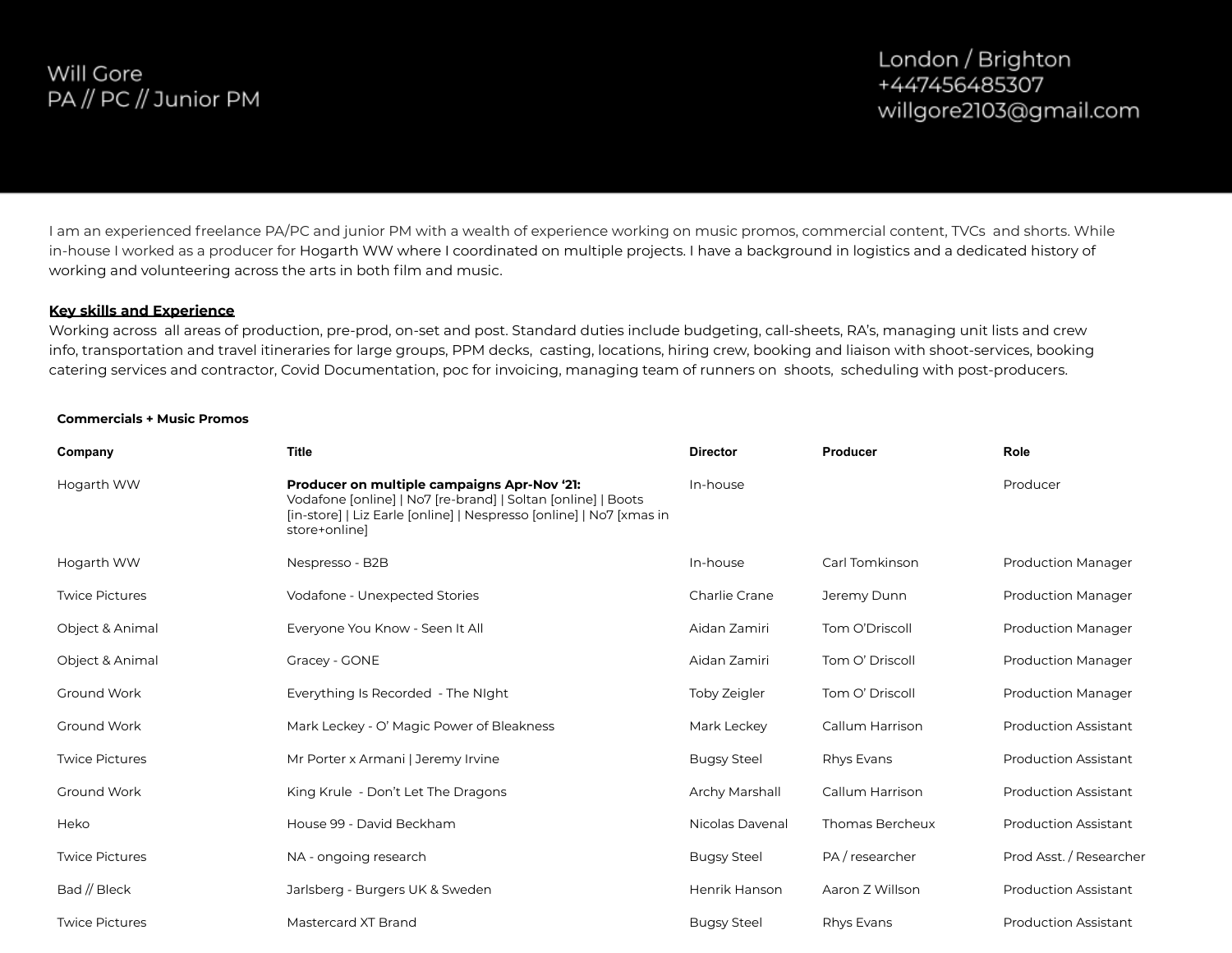| Radical Media              | Samsung - DaVinci                     | NA - Internal             | Ben Schneider           | <b>Production Assistant</b> |
|----------------------------|---------------------------------------|---------------------------|-------------------------|-----------------------------|
| Pulse Films                | Loyle Carner 'Ottolenghi"             | Oscar Hudson              | Callum Harrison         | <b>Production Assistant</b> |
| Art Partner                | Mulberry - Oliver Hadlee Pearch       | Oliver Hadlee<br>Pearch   | Emilie Dumas            | <b>Production Assistant</b> |
| Some Such                  | Fat White Family                      | CC. Wade                  | Aaron Z. Willson        | <b>Production Assistant</b> |
| Agile Films                | Marikia Hackman - The One             | Louis Bhose               | Callum Harrison         | <b>Production Assistant</b> |
| <b>Twice Pictures</b>      | Mercedes - Mr Porter                  | <b>Bugsy Steel</b>        | Rhys Evans              | <b>Production Assistant</b> |
| Ground Work                | The Face - Car Culture Bradford       | Sam Aminzadeh             | Aaron Z. Willson        | <b>Production Assistant</b> |
|                            |                                       |                           |                         |                             |
| My Accomplice              | Blackbear - Hot Girl Bummer           | Adam Powell               | Andrew Rawson           | <b>Production Assistant</b> |
| Comedy Central (Viacomm)   | Comedy Central Chart Show             | Ashlee Jadee              | Nima Shahmalekpur       | Second Assistant DIr.       |
| Friend                     | Ashnikko - Stupid                     | Lucrecia Taormina         | Joseph Goldman          | <b>Production Runner</b>    |
| Hatch                      | DW Fitness FIrst                      | Imogen Lodewyke           | Mark Harrison           | <b>Production Runner</b>    |
| <b>Gravity Road</b>        | Sainsbury's - Missions                | Paul Butterworth          | <b>Richard Grisman</b>  | <b>Production Runner</b>    |
| <b>RAWR</b>                | RAWR - Bankside Yards                 | Matthew Hoult             | Ferdinand Kuyper        | Runner / Driver             |
| The & Partnership          | Hive - Welcome to My World            | Ollie & Ollie             | Rhys Evans              | Runner / Driver             |
| Dazed Media                | Adidas x Olivia Oblanc                | Stephen Isaac -<br>Wilson | Cecilia Linares         | Runner / Driver             |
| <b>Black Sheep Studios</b> | Yamaha - Make Waves                   | Saul + Josh               | Callum Harrison         | Runner                      |
| Inside Job (Prodigious UK) | Saatchi - Internal Film Shoot         | Ben Hume-Paton            | Joe Myers               | Runner                      |
| Stink                      | Ray Blk - Empress                     | Geej Ower                 | <b>Scarlett Barclay</b> | Runner                      |
| Universal Music            | Slaves - Magnolia                     | Phil Poole                | Emilia Reid             | Runner                      |
| Pulse                      | Baauer - What A Man                   | Peter Marsden             | <b>Scarlett Barclay</b> | Runner                      |
| Tenentnet                  | Alabaster dePlume - Be Nice to People | Jordan Copeland           | Ami Copeland            | Runner                      |
| Film                       |                                       |                           |                         |                             |
| Company                    | Title                                 | <b>Director</b>           | Producer                | Role                        |
| Untitled Eduvision Series  | Roarsum                               | <b>Tyler Hall</b>         | Jodi Lenon              | <b>Production Driver</b>    |
| Sleeper Films              | It's Me                               | Helen Randag              | Lee Magiday             | Runner / Driver             |
| Try Hard Films Ltd.        | Good Thanks, You?                     | Molly Manning<br>Walker   | Scarlett Barclay        | Runner / Driver             |